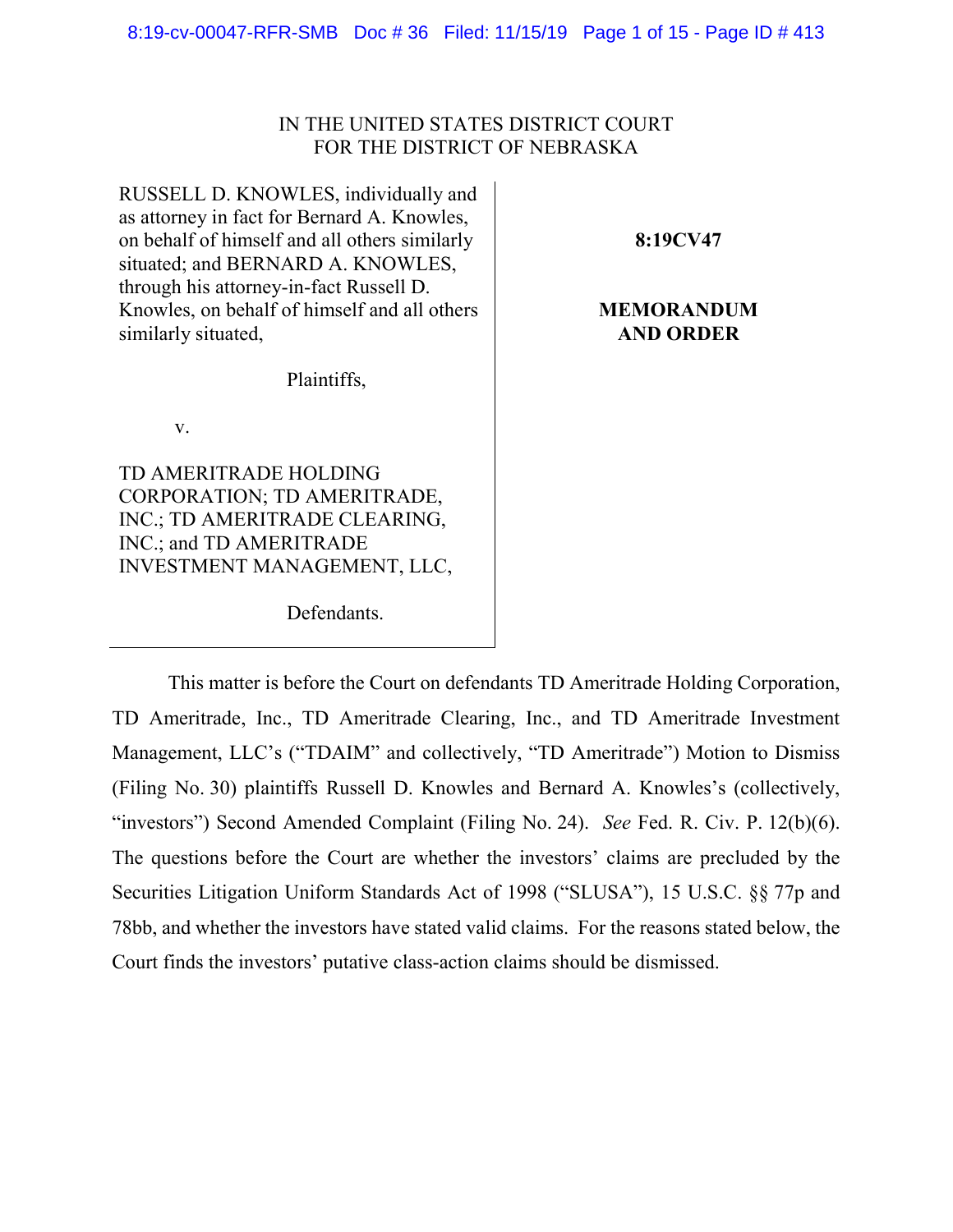#### **I. BACKGROUND**<sup>1</sup>

#### **A. The Parties' Relationship**

TD Ameritrade, Inc., TD Ameritrade Clearing, Inc., and TDAIM are wholly-owned subsidiaries of TD Ameritrade Holding Corporation. TD Ameritrade, Inc. is a financialservices company which provides brokerage services to clients nationwide. TD Ameritrade Clearing, Inc. executes trades and provides clearing services, and TDAIM administers investment-advisory and management services for TD Ameritrade, Inc. and its clients.

The investors had a joint taxable-brokerage account with TD Ameritrade.<sup>2</sup> In exchange for an annual advisory fee from the investors, TD Ameritrade agreed to manage the investors' account on a discretionary basis. Numerous agreements governed the relationship between the investors and TD Ameritrade, including a TDAIM Service Agreement that incorporated a TD Ameritrade, Inc. Client Agreement and a TDAIM Disclosure Brochure (collectively, "agreements"). Under those agreements, TDAIM assumed all investment duties for the investors, and the investors authorized TDAIM to make investments and trades consistent with the investors' selected strategies. TDAIM held the investors' assets in a portfolio.

TDAIM used only exchange-traded funds ("ETFs") as investment vehicles for the investors' portfolio. The parties agreed TDAIM would "maintain a portion of [the

<sup>&</sup>lt;u>1</u> <sup>1</sup>The Court has relied on the facts alleged in the Second Amended Complaint and its attached documents. *See Magee v. Tr. of Hamline Univ.*, 747 F.3d 532, 535-36 (8th Cir. 2014) (explaining that on a motion to dismiss the "court assumes as true all factual allegations in the pleadings, interpreting them most favorably to the nonmoving party"); *Brown v. Medtronic, Inc.*, 628 F.3d 451, 459-60 (8th Cir. 2010) (concluding documents attached to "a complaint are considered part of the pleadings"); *see also* Fed. R. Civ. P. 10(c).

<sup>&</sup>lt;sup>2</sup>Although some inconsistent language in the Second Amended Complaint muddies the water on this point, the Court has assumed the investors held one account together. This fact does not affect the Court's analysis.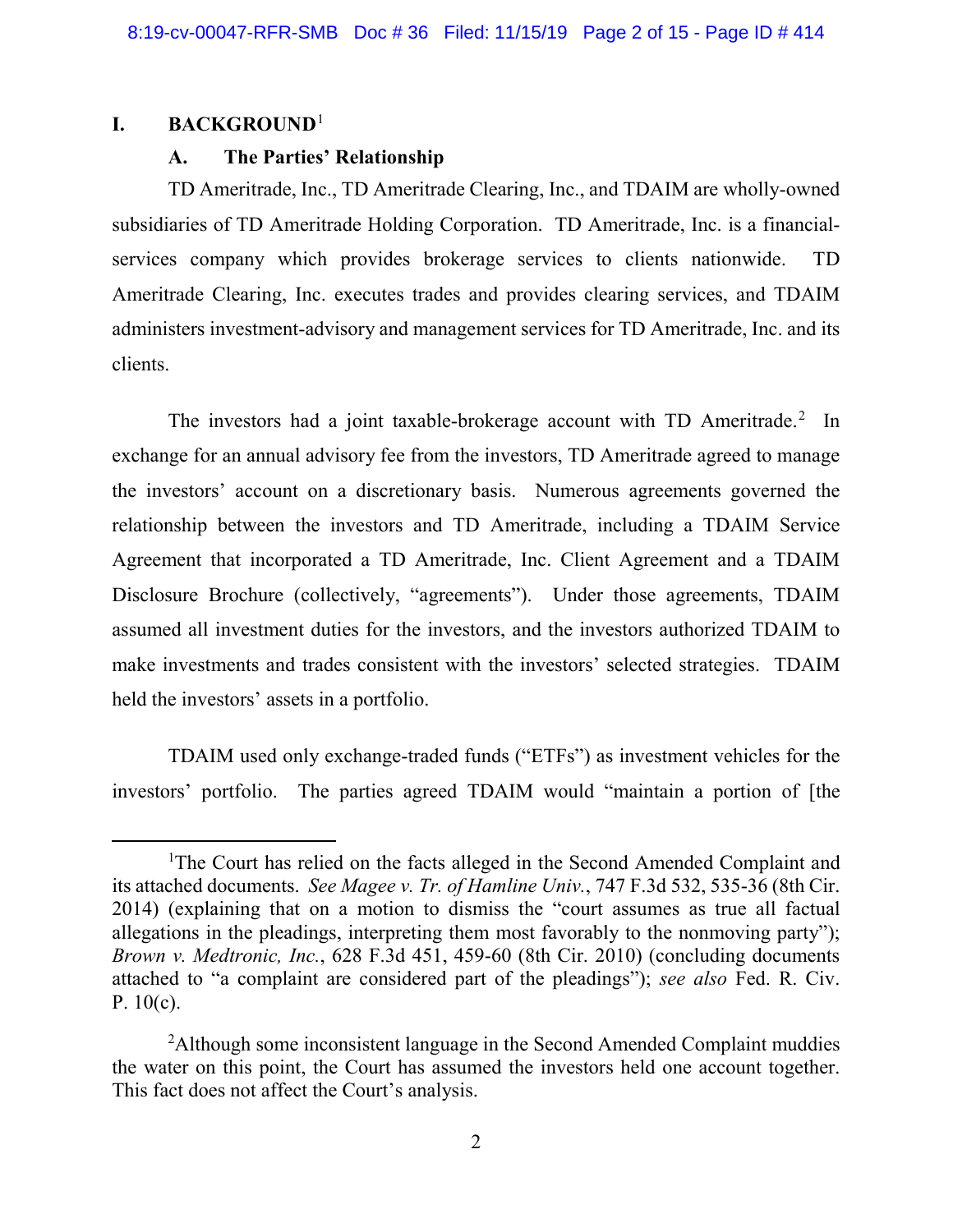investors'] portfolio in cash, which generally [would] be 1% to 3% of the total portfolio. The cash buffer ensure[d] the availability of cash payment of [TDAIM's] advisory fee and provide[d] liquidity to cover potential price changes in market orders." The parties' agreements also warned "[t]he actual portfolio allocations from time to time may differ from the target allocations as a result of market movements or TD Ameritrade's adjustments."

Starting around November 15, 2017, TDAIM began offering a "tax-loss harvesting feature" ("TLH feature") in certain portfolios. As described in the Second Amended Complaint, the TLH feature is "a computerized trading feature . . . that is designed to sell securities at a loss to offset potential capital gains and also up to \$3,000 per year on taxable income." TD Ameritrade designed the TLH feature to avoid violating the Internal Revenue Service wash-sale rule. *See* 26 U.S.C. § 1091. Under the wash-sale rule, if an investor repurchases a "substantially identical" security within thirty days of selling a security for a loss, the investor cannot claim a tax loss. *See id.* 

The investors enrolled in the TLH feature, the terms of which were set forth in the agreements. The TDAIM Service Agreement explains:

For clients who have enrolled in the TLH feature, each trading day, TDAIM will review your account for any investments that have unrealized losses. Specifically, we look at the individual tax lot to identify investment losses meeting or exceeding a specified loss threshold. If the threshold is met, that tax lot will be sold. To replace the sold security, we will buy shares of a replacement security that is closely correlated to the sold security to help maintain your portfolio's asset allocation and risk characteristics. TDAIM does not represent or guarantee that the objectives of the TLH feature will be met. The performance of the replacement security may be better or worse than the performance of the security that is sold for TLH purposes.

# **B. The Breakdown**

From October 2018 to December 2018, TD Ameritrade sold and purchased securities for the investors using the TLH feature. On October 5, 2018, TD Ameritrade "purchased a position on Plaintiff's behalf in the iShares Core S&P US Stock Mkt ETF"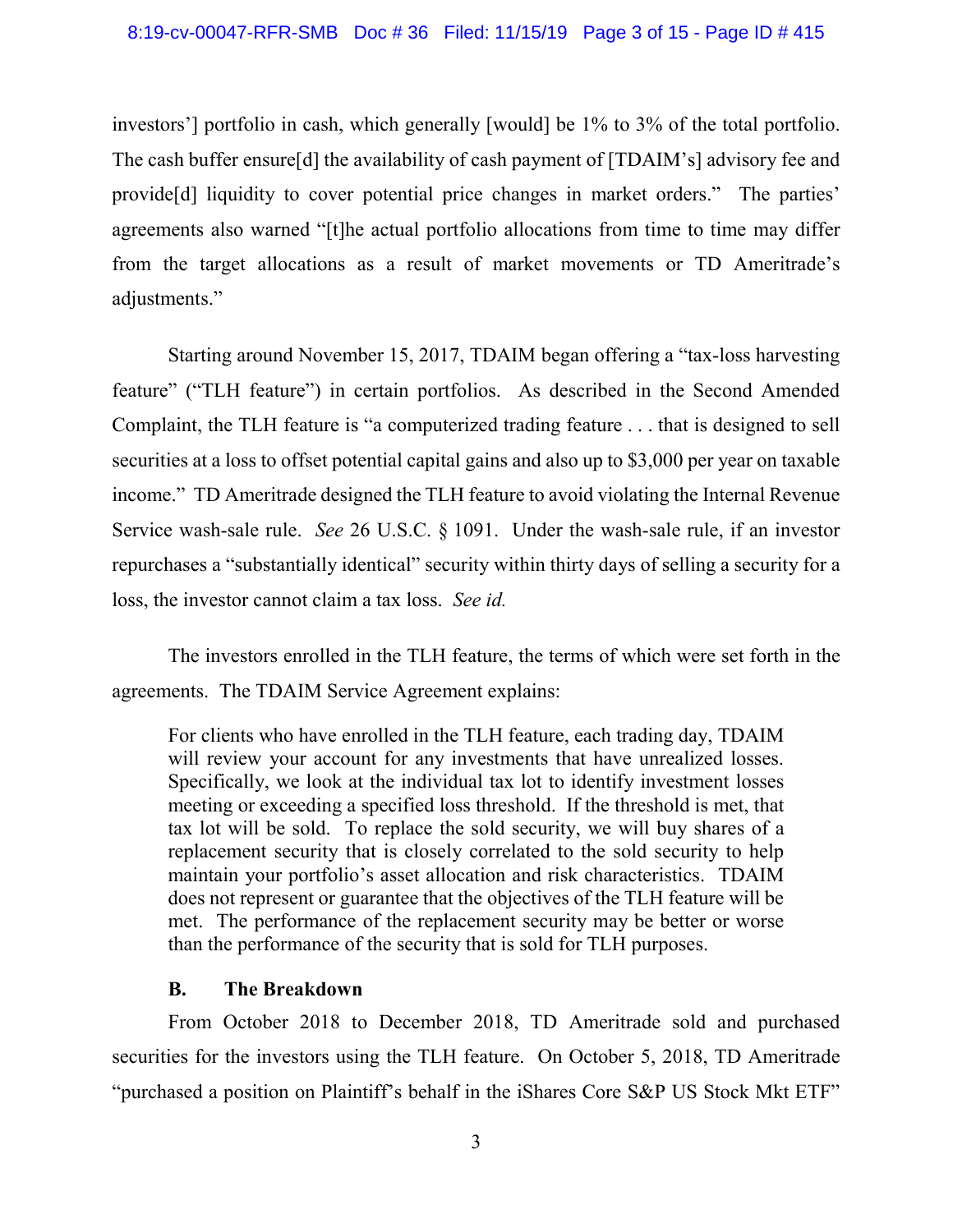("iShares ETF"). On October 12, 2018, pursuant to the TLH feature, TD Ameritrade "sold Plaintiff's position in [the iShares ETF], having purchased an equivalent position in Vanguard Total Stock Market ETF" ("Vanguard ETF"). The TLH feature operated again on December 17, 2018, selling the Vanguard ETF and purchasing an equivalent position in iShares ETF. The TLH feature sold the iShares ETF position on December 24, 2018, but did not contemporaneously purchase a position in a comparable ETF. Instead, the proceeds from the December 24, 2018, TLH sale sat in cash or cash equivalents for eighteen days. During that eighteen-day period, approximately thirty-five percent of the investors' assets were in cash or cash equivalents.

The TLH feature purchased another ETF position on January 11, 2019. The investors allege that, because of the eighteen-day lapse, their "assets, which had dropped in value when sold on December 24, 2018, did not benefit from the subsequent market recovery and increase in value, thereby causing the investment to be worth substantially less as of January 11, 2019, when the funds were finally re-invested."

 As alleged in the Second Amended Complaint, TD Ameritrade did not immediately reinvest the investors' assets on December 24, 2018, because TD Ameritrade "failed to cause a sufficient number of comparable broadly based US stock market ETFs to be made available in the pool of investments available" which could be purchased without running afoul of the wash-sale rule. For example, TD Ameritrade could not purchase the Vanguard ETF because only seven days had passed since the prior sale of that security.

# **C. This Action**

 On January 31, 2019, the investors brought this putative class action against TD Ameritrade.<sup>3</sup> In their Second Amended Complaint, they assert breach-of-contract and

 $\overline{\phantom{a}}$ <sup>3</sup>The investors sued TD Ameritrade not only on behalf of themselves but also as representatives of a class action under Federal Rule of Civil Procedure 23, contending the TLH feature is offered in other TD Ameritrade portfolios "subject to the same contractual terms applicable to [the investors'] account." The investors, who have not yet sought class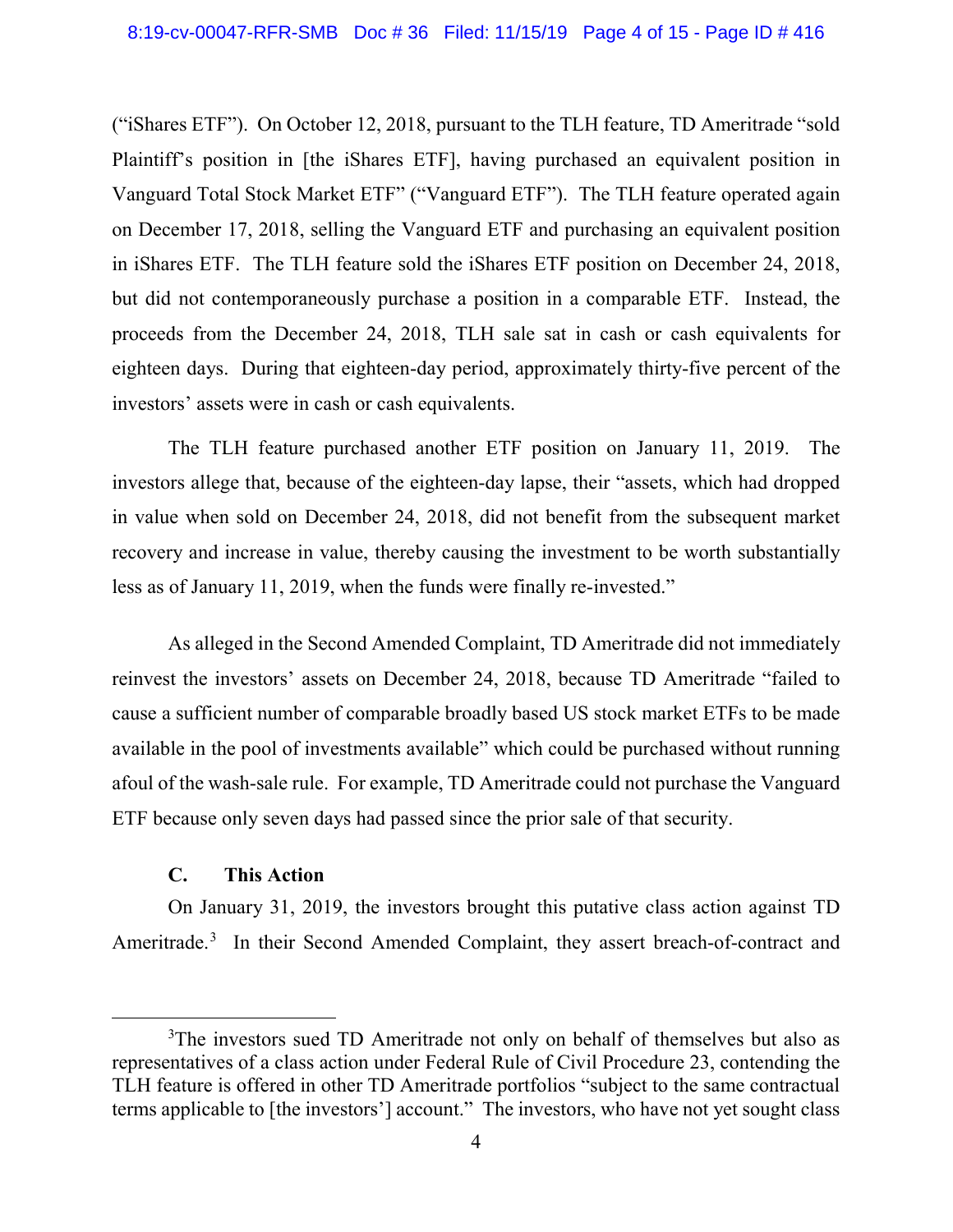#### 8:19-cv-00047-RFR-SMB Doc # 36 Filed: 11/15/19 Page 5 of 15 - Page ID # 417

negligence or gross-negligence claims under Nebraska law. 4 The investors argue TD Ameritrade must compensate them for "financial losses incurred from the improper management and administration of automatic [TLH] sales" because TD Ameritrade failed to (1) contemporaneously purchase a replacement security after the December 24, 2018, TLH sale and to have a sufficient number of replacement securities available, (2) prevent the TLH feature from operating when no replacement securities were available that would not violate the wash-sale rule, (3) keep the investors' assets continually invested with only the agreed portion in cash, and (4) execute trades daily. In short, the investors claim TD Ameritrade is liable because it did not create and manage the TLH feature as agreed.

TD Ameritrade argues the investors' claims are preempted by SLUSA, which "bars class actions brought under state law, whether styled in tort, contract or breach of fiduciary duty, that in essence claim misrepresentation or omission in connection with certain securities transactions." *Freeman Inv., L.P. v. Pac. Life Ins. Co.*, 704 F.3d 1110, 1114 (9th Cir. 2013). The investors repeatedly state in the Second Amended Complaint that they "do not allege that [TD Ameritrade] made any misrepresentation or omissions of material fact in connection with the purchase or sale of a security," but TD Ameritrade urges the Court to look past those self-serving disclaimers and other tactical language employed to sidestep SLUSA. Alternatively, TD Ameritrade asserts the investors have failed to state their claims.

### **II. DISCUSSION**

 $\overline{a}$ 

#### **A. Standard of Review**

Federal Rule of Civil Procedure 8(a)(2) requires a complaint to contain "a short and plain statement of the claim showing that the pleader is entitled to relief." A complaint

certification, invoke subject-matter jurisdiction under 28 U.S.C. § 1332(d) (granting the Court original jurisdiction over certain class actions).

<sup>&</sup>lt;sup>4</sup>The parties do not dispute that Nebraska law applies in accordance with the agreements.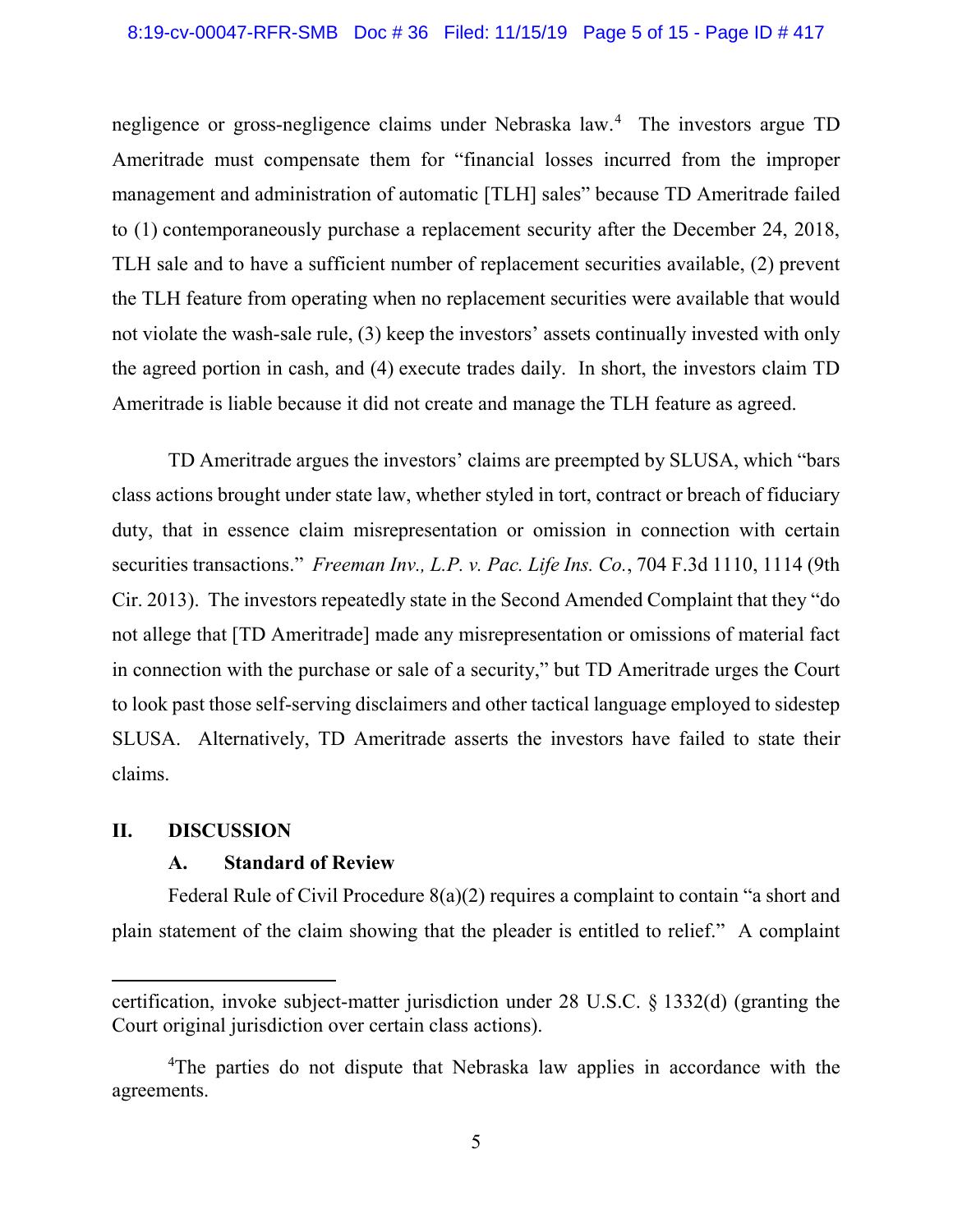survives a Rule 12(b)(6) motion if it contains "facts sufficient to state a claim that is plausible on its face." *Ash v. Anderson Merch., LLC*, 799 F.3d 957, 960 (8th Cir. 2015). "A claim has facial plausibility when the plaintiff pleads factual content that allows the [C]ourt to draw the reasonable inference that the defendant is liable for the misconduct alleged." *Gomez v. Wells Fargo Bank, N.A.*, 676 F.3d 655, 660 (8th Cir. 2012) (quoting *Ashcroft v. Iqbal*, 556 U.S. 662, 678 (2009)). In making this determination, the Court must accept all factual allegations as true and draw all reasonable inferences in favor of the nonmoving party. *See Demien Constr. Co. v. O'Fallon Fire Protection Dist.*, 812 F.3d 654, 657 (8th Cir. 2016). "[A] complaint must 'give the defendant fair notice of what the plaintiff's claim is and the grounds upon which it rests.'" *Huggins v. FedEx Ground Package Sys., Inc.*, 592 F.3d 853, 862 (8th Cir. 2010) (quoting *Tallabs, Inc. v. Makor Issues & Rights, Ltd.*, 551 U.S. 308, 319 (2007)).

### **B. SLUSA Preemption**

### **1. Securities Law**

Recognizing "[t]he magnitude of the federal interest in protecting the integrity and efficient operation of the market for nationally traded securities," *Merrill Lynch, Pierce, Fenner & Smith Inc. v. Dabit*, 547 U.S. 71, 78 (2006), Congress enacted legislation to stymie abusive class actions involving federal securities. First, Congress passed the Private Securities Litigation Reform Act of 1995 ("PSLRA"), 15 U.S.C. §§ 77z-1 and 78u-4, imposing heightened pleading standards on federal class-action securities litigation to curb abuse from "nuisance actions" targeting deep-pocket defendants. *Siepel v. Bank of Am., N.A.*, 526 F.3d 1122, 1126 (8th Cir. 2008). The PSLRA, however, drove plaintiffs to bring "'class actions under state law, often in state court,' in an attempt to 'avoid the federal forum altogether.'" *Zola v. TD Ameritrade, Inc.*, 889 F.3d 920, 923 (8th Cir. 2018) (quoting *Dabit*, 547 U.S. at 82).

In response, Congress enacted SLUSA, *see* 15 U.S.C. §§ 77p and 78bb, "to close the gap in PSLRA coverage and 'prevent certain State private securities class action lawsuits alleging fraud from being used to frustrate the objections of" the PSLRA." *Zola*,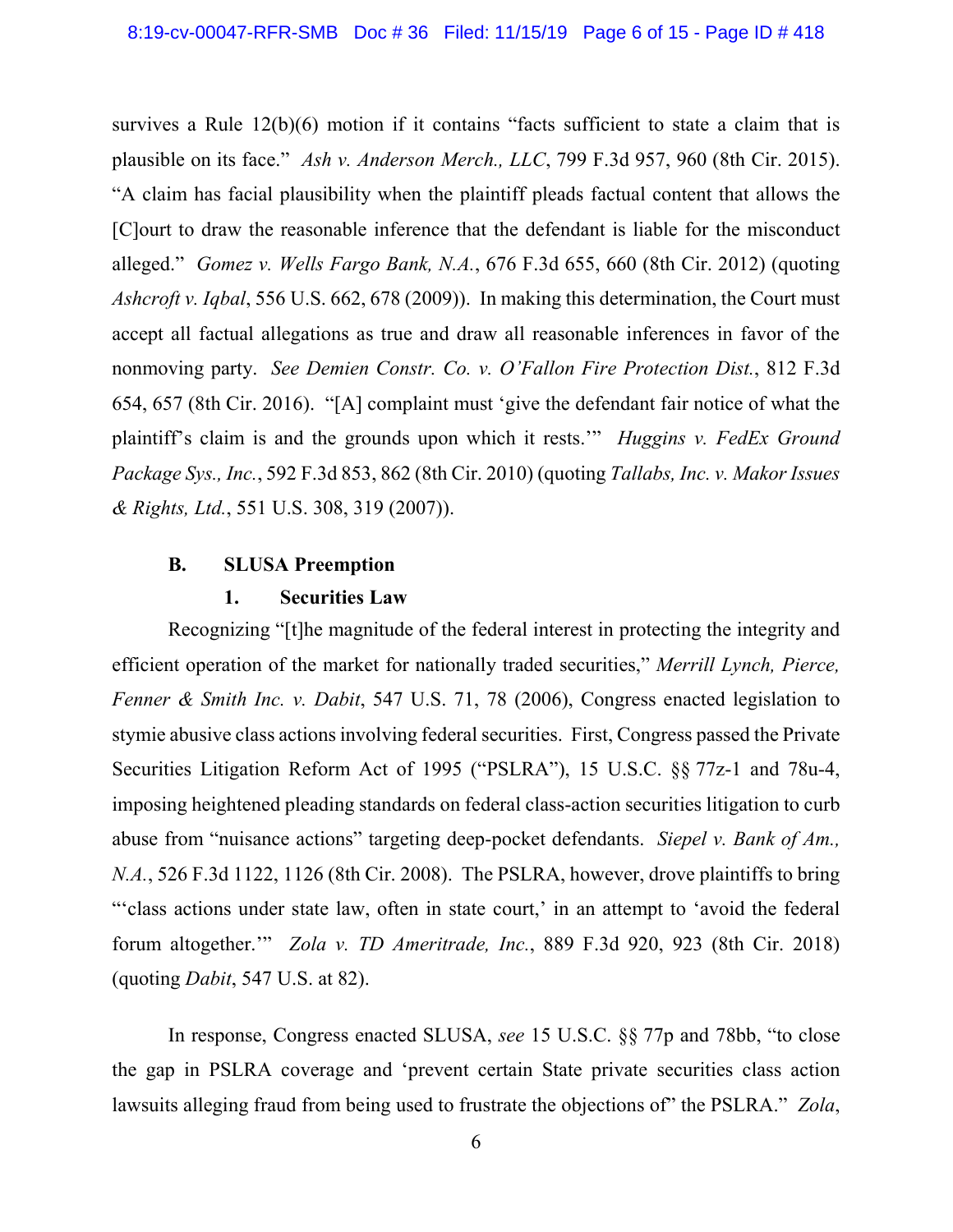889 F.3d at 923 (quoting *Dabit*, 547 U.S. at 82). As relevant here, SLUSA expressly preempts all state-law class actions based on allegations of "an untrue statement or omission of a material fact in connection with the purchase or sale of a covered security." 15 U.S.C. § 77p(b)(1); *accord id.* § 78bb(f)(1)(A) (barring claims of "a misrepresentation or omission of a material fact in connection with the purchase or sale of a covered security"). For SLUSA to apply, a party must show the following:

(1) the action is a "covered class action" under SLUSA, (2) the action purports to be based on state law, (3) the defendant is alleged to have misrepresented or omitted a material fact . . . , and (4) the defendant is alleged to have engaged in conduct described by criterion (3) "in connection with" the purchase or sale of a "covered security."

*Green v. Ameritrade, Inc.*, 279 F.3d 590, 596 (8th Cir. 2002). The party seeking SLUSA preemption bears the burden of showing it applies. *See Sofonia v. Principal Life Ins. Co.*, 465 F.3d 873, 876 (8th Cir. 2006).

# **2. The Gravamen of the Second Amended Complaint**

Here, the parties agree this action is a covered class action under SLUSA, is based on state law, and involves the purchase or sale of a security. The only dispute with respect to SLUSA preemption is whether the investors have alleged TD Ameritrade misrepresented or omitted a material fact.<sup>5</sup>

"To determine whether a plaintiff has alleged a misrepresentation or omission of a material fact, [the Court] 'look[s] at the substance of the allegations, based on a fair reading' of the complaint." *Zola*, 889 F.3d at 924 (quoting *Kutten v. Bank of Am., N.A.*, 530 F.3d 669, 670 (8th Cir. 2008)). The focus of this inquiry is "the conduct alleged, not the words used to describe the conduct." *Id.* (quoting *Kutten*, 530 F.3d at 671). "SLUSA applies if the gravamen of a state law claim involves an untrue statement or substantive

 $\frac{1}{5}$ <sup>5"</sup>Material facts" are those "significant to an investment decision." *Holtz v. JPMorgan Chase Bank, N.A.*, 846 F.3d 928, 934 (7th Cir. 2017). The facts at issue here pertain to the operation of the TLH feature, and there is no dispute that those facts were material to the investment decisions in this case.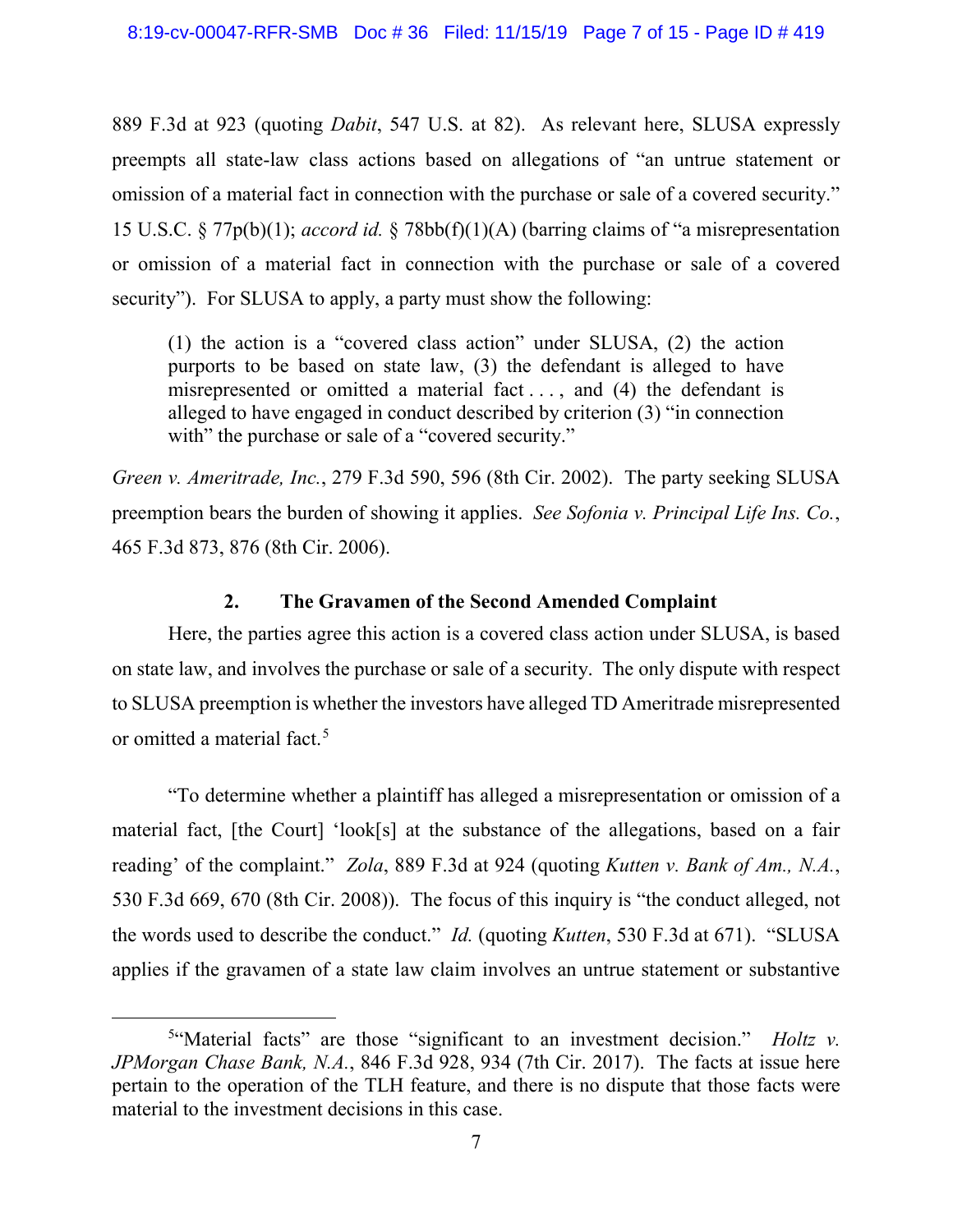omission of a material fact." *Id.* (quoting *Lewis v. Scottrade, Inc.*, 879 F.3d 850, 854 (8th Cir. 2018)) (internal quotations omitted). In other words, SLUSA's bar applies even where a party cloaks allegations of misrepresentation or omissions of material fact in tort or breach-of-contract garb.

In TD Ameritrade's view, the investors "do not—because they cannot—identify any promise or source of any duty that supports their purposed breach of contract or negligence claims." Because the investors' allegations lack "any basis in the applicable contracts," TD Ameritrade says "the crux of the Second Amended Complaint is that [TD Ameritrade's] descriptions of the TLH feature were deceptive, in that they misrepresented or failed to sufficiently inform [the investors] how purchases and sales of securities under the TLH feature would operate." The investors, on the other hand, assert they "were fully and accurately informed about the parties' agreement and the operation of the [TLH] feature" and they "simply allege [TD Ameritrade] breached their contractual duty and were negligent by not keeping funds invested as directed and desired by [the investors] and Class members following [TLH] sales."

If the investors' factual allegations were able to so clearly establish that TD Ameritrade breached promises or duties, the Court might be convinced by the investors' argument. But the agreements and supporting allegations do not support the investors' position.

At its core, the Second Amended Complaint alleges TD Ameritrade misrepresented how the TLH feature would operate when a suitable replacement security is not immediately available after a TLH sale. The investors' (and the putative class) claims depend on an assertion that TD Ameritrade concealed or misled the investors as to the consequences of such a lapse.

Though genuine contract and negligence claims *are* outside the scope of SLUSA, *see Zola*, 889 F.3d at 924-25, the investors fault TD Ameritrade for not (1) reinvesting their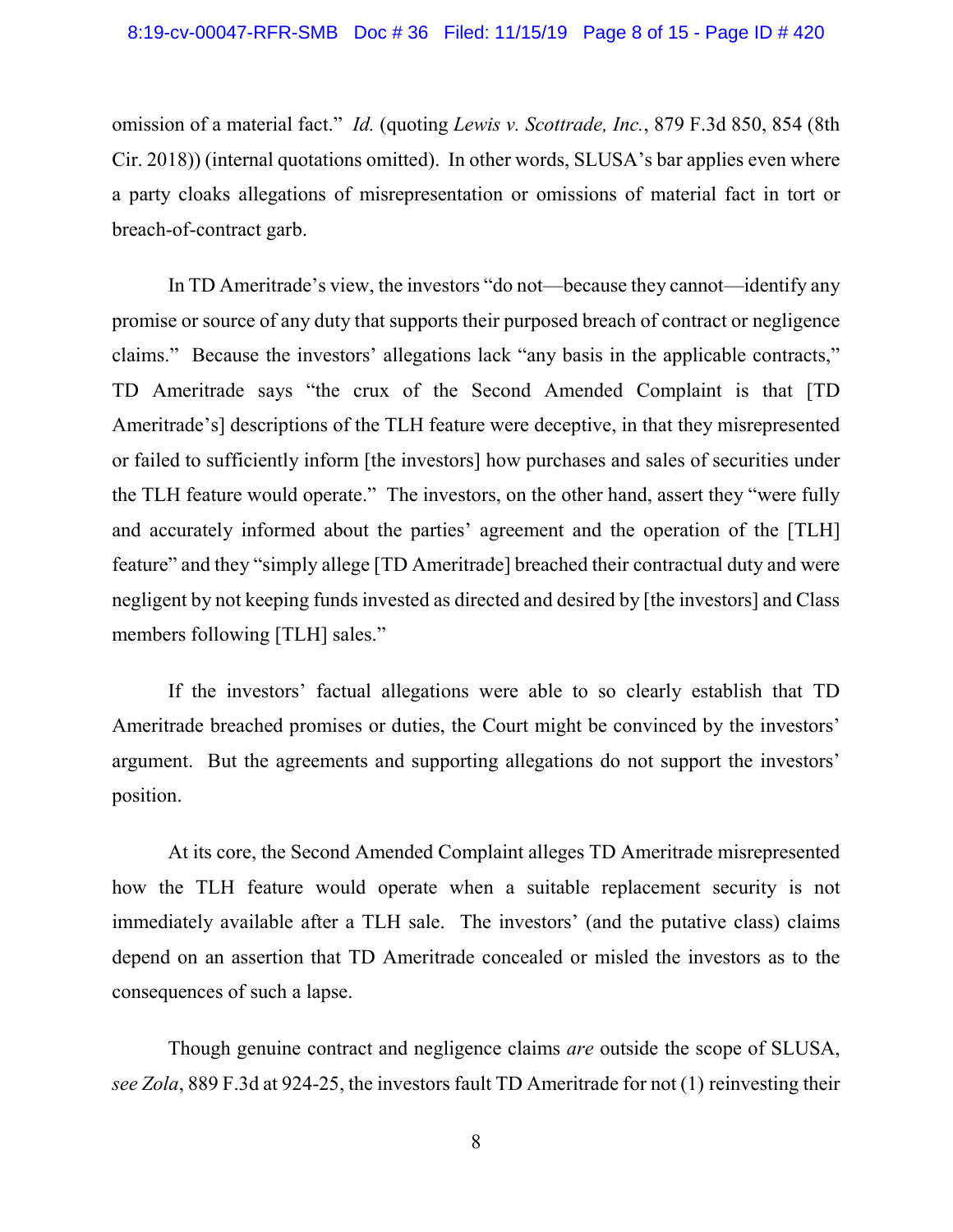assets immediately after a TLH sale (and not having enough replacement securities available); (2) having a stop feature; (3) keeping their assets continually invested with only the agreed portion in cash; and (4) executing transactions daily. The investors' allegations (as is discussed more fully below) are devoid of any specific references to the contractual provisions or other sources of duty supporting those contentions.

Absent such specific references, the Court finds the investors have attempted "to enlarge the contractual [and other obligations] that the parties voluntarily adopted." *Holtz*, 846 F.3d at 931. Where a "state-law duty is independent of the contract[s'] terms, then it does not rest on contract." *Id.* Unlike a case where the parties merely dispute the meaning of a key contract term, *see*, *e.g.*, *Freeman*, 704 F.3d at 1115 (finding a dispute over what "cost of insurance" meant in a contract to be a genuine contract dispute outside of SLUSA's purview), the investors' claims here center on TD Ameritrade's failure to inform its clients of material information regarding how an entire investment feature could function. Whether framed as broken promises or negligence, nondisclosure is the linchpin of the investors' case. *See Holtz*, 846 F.3d at 931-32 (finding a claim rested on disclosure not contract where a party could not pinpoint any explicit term that was breached); *see also Kutten*, 530 F.3d at 671 (finding preempted a claim centered on deceiving or failing to disclose information to client).

TD Ameritrade asserts that the investors' prior pleadings reveal their attempts to scrub their Second Amended Complaint of problematic words. The investors balk at bringing these "prior pleadings back into the picture," but the Court finds them relevant to discerning the true nature of the investors' claims. *See Dudek v. Prudential Sec., Inc.*, 295 F.3d 875, 879-80 (8th Cir. 2002) (considering how allegations evolved to ascertain the overall target of the amended complaint). For example, in their original Complaint (Filing No. 1), the investors relied on alleged statements on TD Ameritrade's website explaining how the TLH feature would operate. In other words, the investors alleged TD Ameritrade was liable based, at least in part, on the misleading nature of TD Ameritrade's website. *See*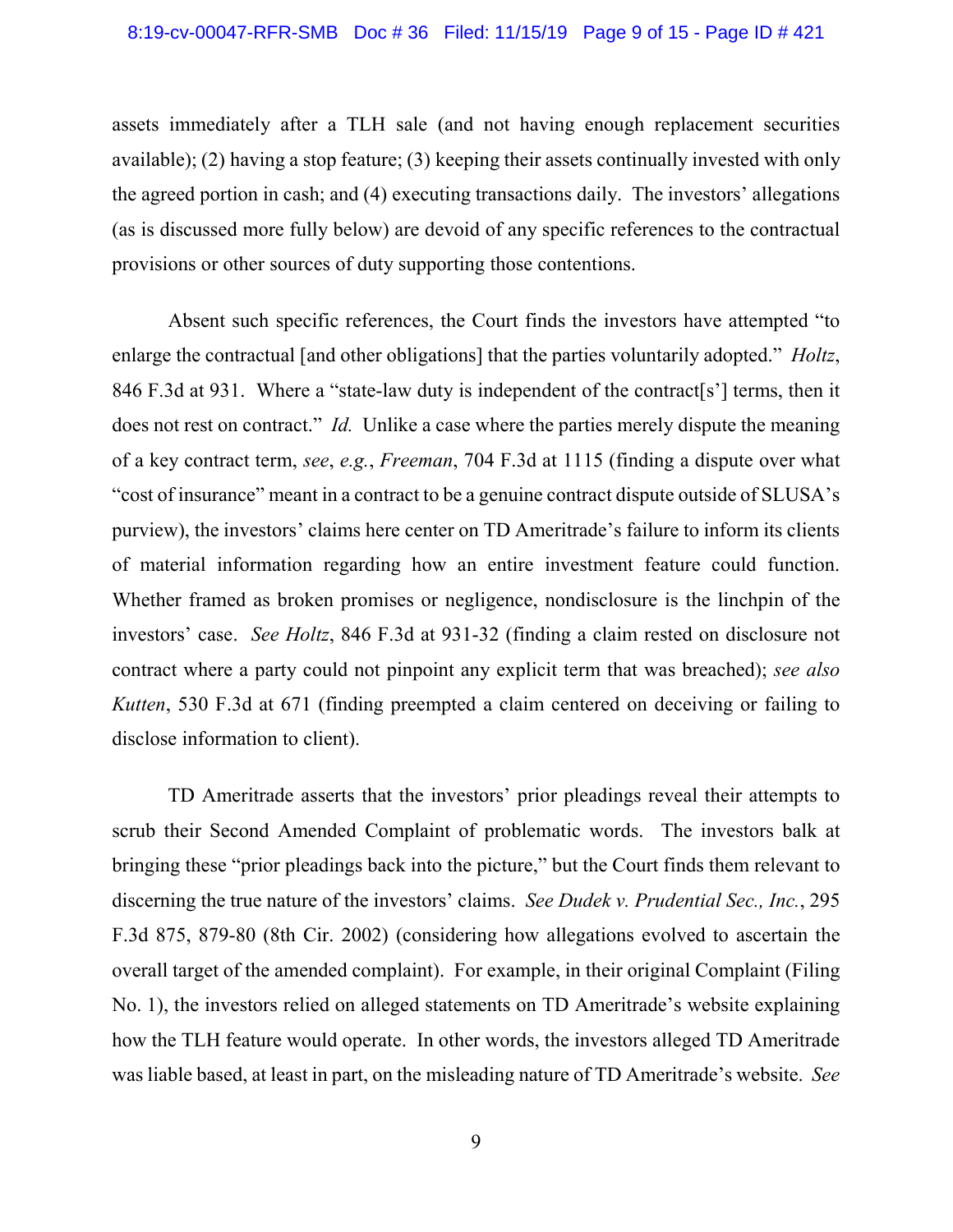*Jaspers v. Prime Vest Fin. Servs., Inc.*, Civil No. 10-853 (DWF/RELE), 2010 WL 3463389, \*2-3 (D. Minn. Aug. 30, 2010) (rejecting an attempt to say statements on a website were promises breached rather than misrepresentations). By the Second Amended Complaint, the investors not only removed all references to the website but also any potentially troublesome words, such as "as described" following "whether [TD Ameritrade] failed to properly create and establish the automatic [TLH] feature."

Despite their revisions, the investors' Second Amended Complaint still includes allegations which are, in essence, based on misrepresentations and omissions of material fact. This is not a case where a broker promised to do "X," but failed to do "X" (or negligently did "X"). This is instead a case where a broker agreed to manage an account and use a tax-savings feature, and the broker made investments and used that feature. Unfortunately, that feature simply had undesired—and perhaps unrevealed—side effects when market conditions soured. The investors' claims turn on TD Ameritrade's failure to disclose those side effects. SLUSA's wide reach preempts such claims when brought as a putative class action under state law.

# **C. Failure to State a Claim**

Even if SLUSA did not apply, the investors have failed to state plausible contract and negligence claims.

#### **1. Breach of Contract**

Under Nebraska law, a plaintiff alleging a breach of contract "must plead the existence of a promise, its breach, damages, and compliance with any conditions precedent that activate the defendant's duty." *Kotrous v. Zerbe*, 846 N.W.2d 122, 126 (Neb. 2014). Every contract includes the implied covenant of good faith and fair dealing, which "requires that none of the parties to the contract do anything which will injure the right of another party to receive the benefit of the contract." *In re Application of Ne. Neb. Pub. Power Dist.*, 912 N.W.2d 884, 896 (Neb. 2018).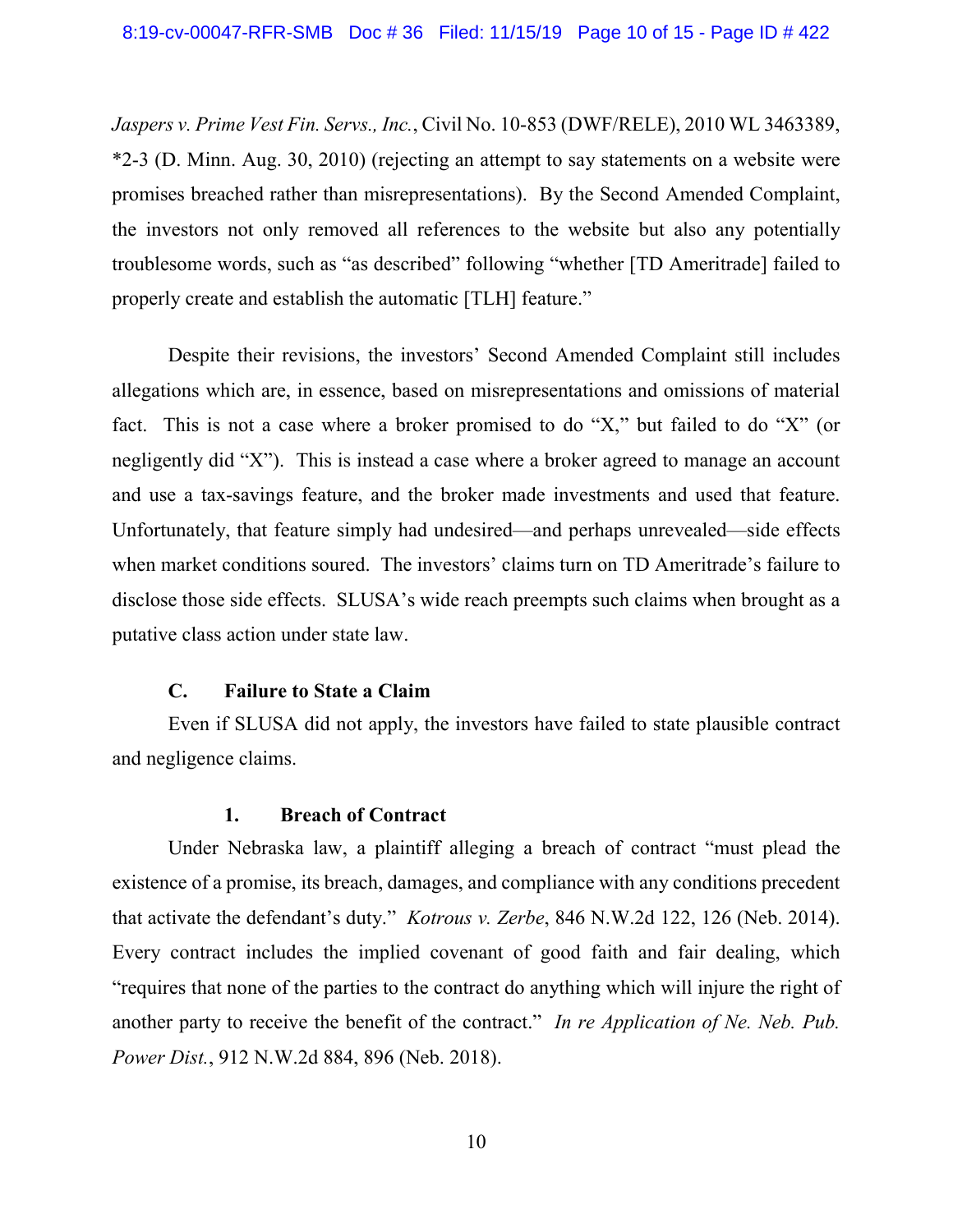Similar to its position on SLUSA preemption, TD Ameritrade argues the Second Amended Complaint fails "to state a valid breach of contract claim because it does not allege any contractual provision that [TD Ameritrade] violated." Having carefully compared the investors' allegations with TD Ameritrade's obligations under the agreements, the Court agrees.

 First, the investors allege TD Ameritrade breached the parties' agreements because TD Ameritrade did not (1) reinvest the investors' assets immediately after a TLH sale and (2) execute transactions daily. But none of the agreements promise immediate reinvestment after a TLH sale. Though the agreements mention daily trade executions, the TLH-feature provisions promise only that TDAIM will review accounts daily for potential TLH sales, not that reinvestment after a TLH sale will occur contemporaneously, daily, or even promptly.<sup>6</sup> And the provisions which do discuss daily trades warn that daily trading does "not include accounts with . . . unresolved investment restrictions."

Second, the investors complain about the lack of a stop feature or an adequate number of replacement securities. The agreements, however, do not promise a stop feature or a definite availability of securities and emphasize "TDAIM does not represent or guarantee that the objectives of the TLH feature will be met." In other words, the agreements warned the investors before they enrolled in the TLH feature that not all TLH sales are successful. To the extent the investors allege TD Ameritrade failed to sufficiently warn the investors of the TLH feature's limitations, such a claim depends on an omission and is preempted. *See Lewis*, 879 F.3d at 854-55 (finding a claim dependent on nondisclosures preempted).

 <sup>6</sup>  ${}^{6}$ For the first time in their opposition brief, the investors contend the parties' course of dealing and industry standards necessarily dictate "contemporaneous" or "prompt" reinvestment after a TLH sale, but the investors made no such allegations in the Second Amended Complaint, relying instead on the language of the parties' agreements.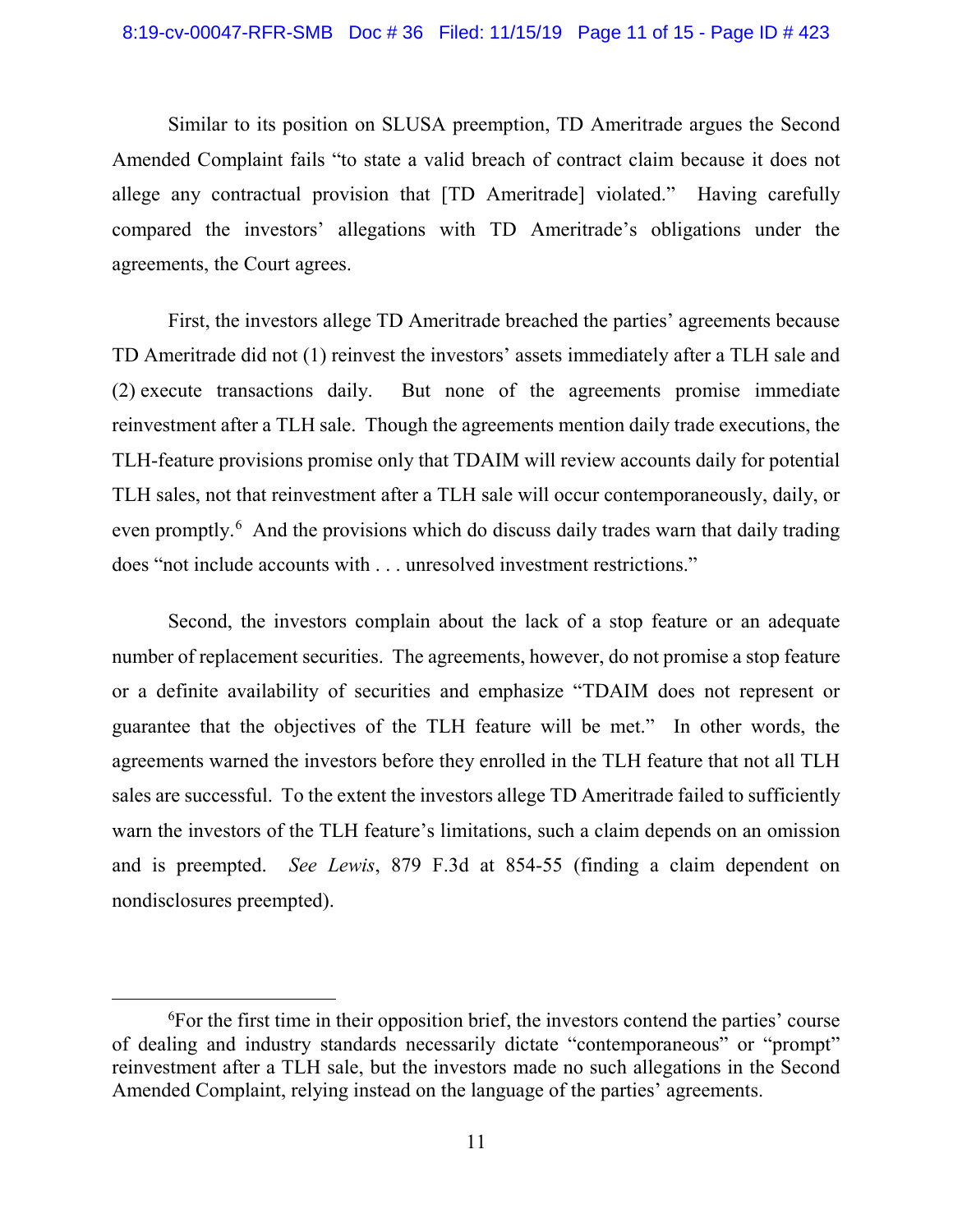Finally, the investors contend TD Ameritrade failed to maintain a limited percentage (one to three percent) of the investors' assets in cash. The TLH-feature provisions do not promise how long or what percentage of assets will be held in cash following a TLH sale. Moreover, even in those provisions setting the target allocation for cash, the investors ignore important qualifiers which warn TDAIM will "generally" or "approximately" hold one to three percent of the investors' assets in cash, but that the actual allocation will vary due to market movements or TDAIM's adjustments.

In short, the investors may now regret how the TLH feature operated, yet they have neither alleged sufficient facts to show TD Ameritrade broke any promises as to how the TLH would function nor explained how TD Ameritrade acted unfairly or in bad faith. The investors' contract claim fails.

#### **2. Negligence**

"[T]o recover in a negligence action, a plaintiff must show a legal duty owed by the defendant to the plaintiff, a breach of such duty, causation, and damages." *Benard v. McDowall, LLC*, 904 N.W.2d 679, 687 (Neb. 2017). "Thus, the threshold inquiry in any negligence action is whether the defendant owed the plaintiff a duty." *Durre v. Wilkinson Dev., Inc.*, 830 N.W.2d 72, 80 (Neb. 2013). A "duty" is an obligation, recognized by the law, "to conform to a particular standard of conduct toward another." *Kimminau v. City of Hastings*, 864 N.W.2d 399, 411 (Neb. 2015). Where no duty is owed, "there can be no negligence." *Id.* 

Relying largely on the same allegations as they asserted for their contract claim, the investors contend TD Ameritrade also acted negligently. Specifically, the investors allege TD Ameritrade owed them a duty to (1) properly create, establish, manage, and administer the TLH feature and (2) have an adequate number of replacement securities for the TLH feature or have a stop feature to prevent the TLH feature from operating when no replacement securities existed so TD Ameritrade could keep the investors' assets continually invested with only an agreed percentage in cash. The investors assert TD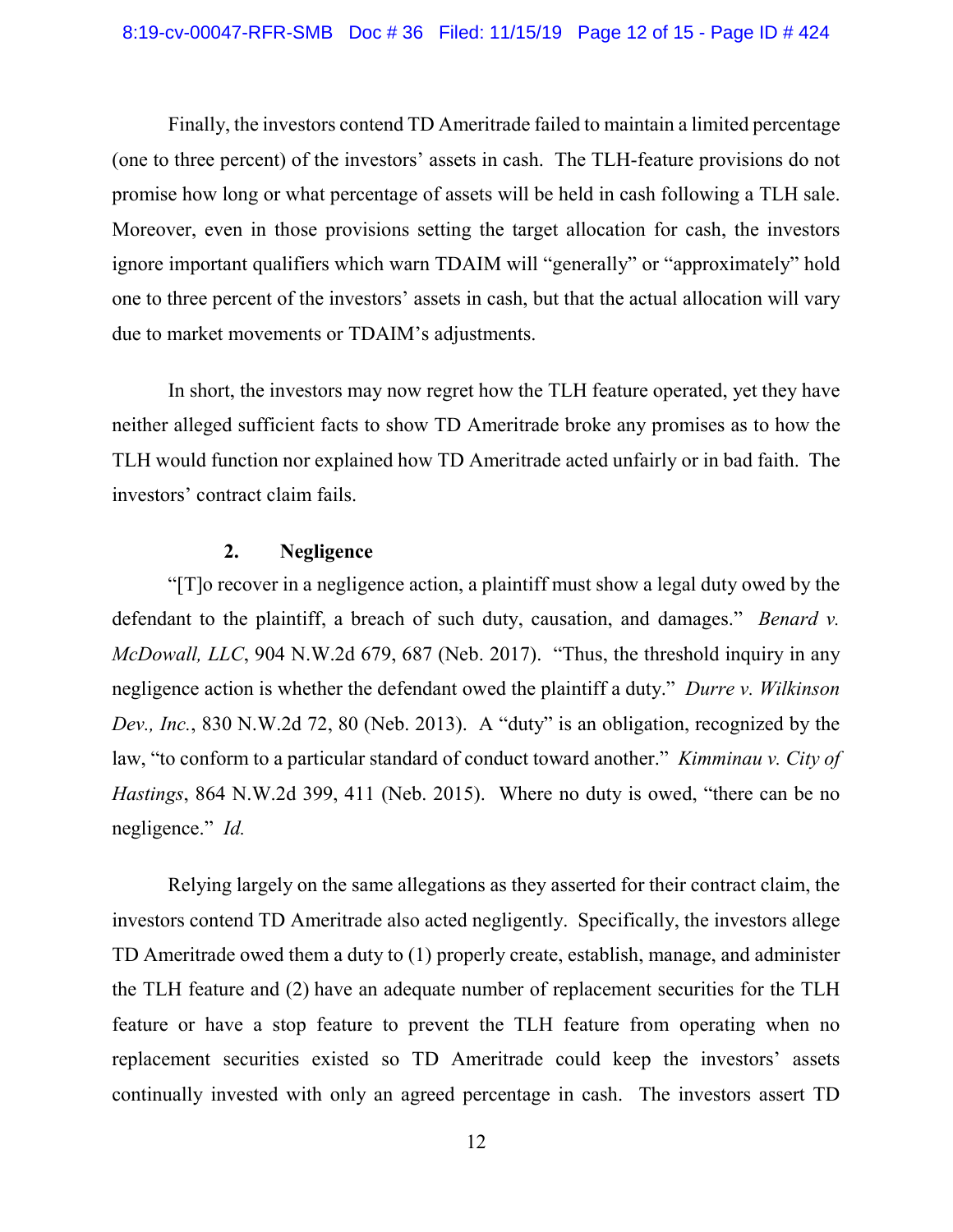Ameritrade was negligent for failing to do those things or for failing to use due care in performing its obligations.

TD Ameritrade argues the investors' negligence claim must be dismissed because the investors have identified "no viable duty to support" their claim. In TD Ameritrade's view, the duties identified by the investors "only arise[] (if at all) by virtue of the parties' contractual relationship." Accordingly, TD Ameritrade asserts the investors' negligence claim "is merely a repackaged breach of contract claim," in violation of the economic-loss rule. That rule maintains the line between tort and contract by barring tort remedies "where the damages caused were limited to economic losses"7 and "the duty which was allegedly breached arose solely from the contractual relationship between the parties." *Lesiak v. Cent. Valley Ag Coop.*, 808 N.W.2d 67, 81 (Neb. 2012).

The investors respond by asserting for the first time in their opposition brief that TD Ameritrade owes them fiduciary duties. The investors point to the agreements which mention fiduciary duties. In the investors' view, their Second Amended Complaint "involve[s] allegations of professional negligence against fiduciary investment advisors" who "owe their customers duties of reasonable care." The investors argue the economicloss rule does not bar their claims because that rule does not apply to professionalnegligence and breach-of-fiduciary-duty claims. *See id.* at 82-83, 83 n.52 (recognizing an exception to the economic-loss rule for professional-negligence and breach-of-fiduciaryduty claims).

The Second Amended Complaint does not support the investors' attempt to recharacterize their claims. "To state a negligence claim, [the investors] must plead facts sufficient for [the Court] to reasonably infer [TD Ameritrade] had a legal duty" to perform the list of duties alleged in the Second Amended Complaint. *Farm Credit Servs. of Am. v.* 

 <sup>7</sup> <sup>7"</sup>Economic losses" are "commercial losses, unaccompanied by personal injury or other property damage." *Lesiak*, 808 N.W.2d at 81. It is undisputed that the investors seek damages only for "financial losses."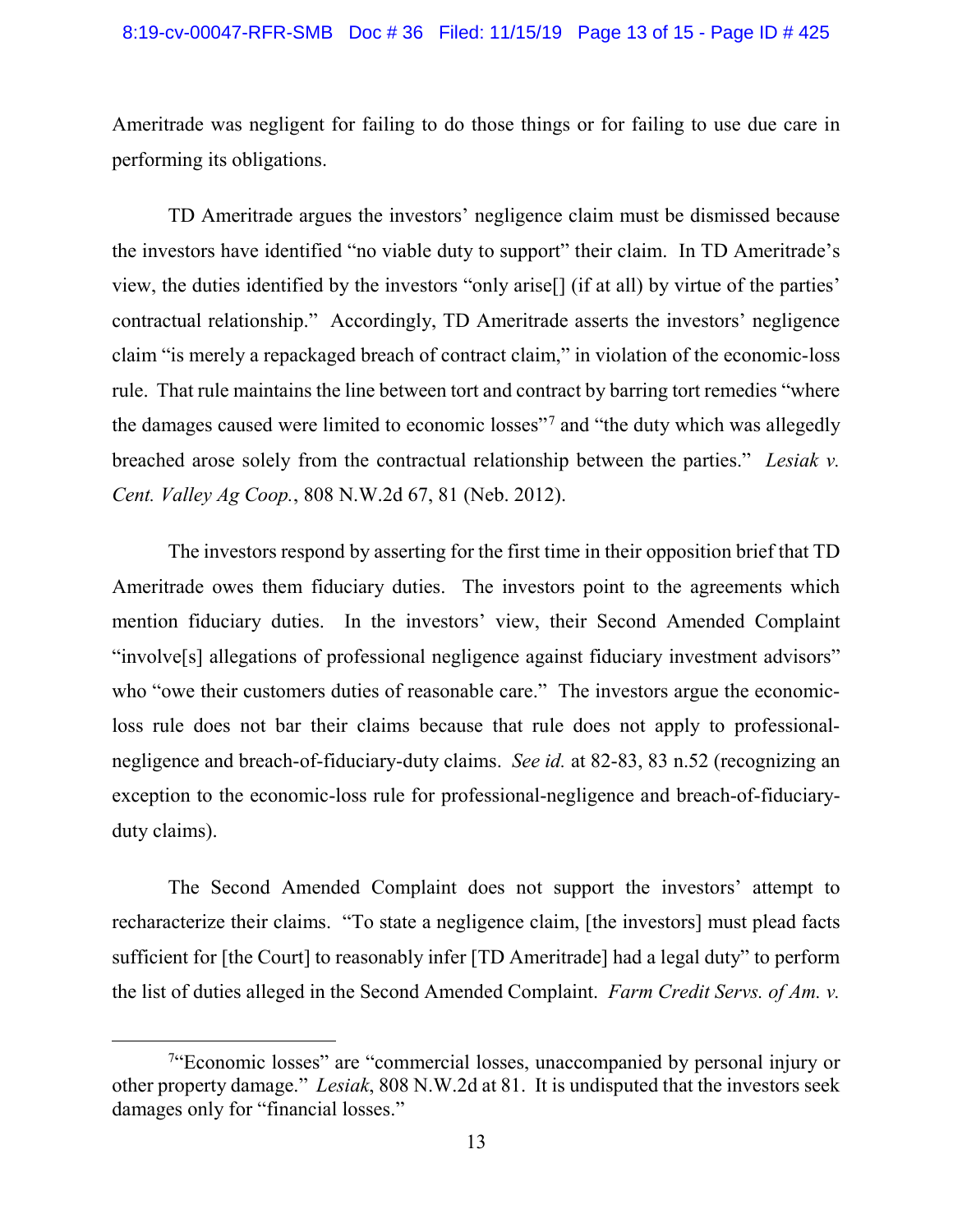*Haun*, 734 F.3d 800, 805 (8th Cir. 2013) (applying Nebraska law). The investors have failed to do so here.

The investors have not identified any Nebraska cases or other authority establishing TD Ameritrade owed them the duties alleged in the Second Amended Complaint. *See id.* The investors now attempt to claim breaches of fiduciary duties, but they cannot substitute arguments in their brief for allegations in their pleadings. The Second Amended Complaint never mentions or even suggests that TD Ameritrade are "fiduciaries" or that the duties TD Ameritrade allegedly owed them were derived from a fiduciary relationship. That the agreements mention fiduciary duties does nothing to inform TD Ameritrade of the nature and basis of the investors' claims. *See Huggins*, 592 F.3d at 862; *see also Adams v. Am. Family Mut. Ins. Co.*, 813 F.3d 1151, 1154 (8th Cir. 2016) ("A theory of liability that is not alleged or even suggested in the complaint would not put a defendant on fair notice and should be dismissed.").

Moreover, the investors have failed to allege facts showing TD Ameritrade breached any fiduciary duties. Investment advisors are generally required under Nebraska law to (1) avoid conflicts of interest, (2) not engage in fraud or deceit, and (3) act in their client's best interest. *See*, *e.g.*, Neb. Rev. Stat. § 8-1102; *Myers v. Neb. Inv. Council*, 724 N.W.2d 776, 801 (Neb. 2006). The investors make no conflict-of-interest allegations and expressly disclaim any assertion of fraud or deceit (which would likely be barred by SLUSA). As to any claim based on the investors' best interest, the investors again have not shown TD Ameritrade strayed from the agreements in operating the TLH feature, in which the investors voluntarily enrolled to serve their interest in recouping unrealized tax losses.

The Court also shares TD Ameritrade's concerns with the economic-loss rule, given that substantially similar allegations underlie the investors' contract and negligence claims. The investors cannot sidestep the economic-loss rule by now asserting professionalnegligence or breach-of-fiduciary-duty claims when the Second Amended Complaint